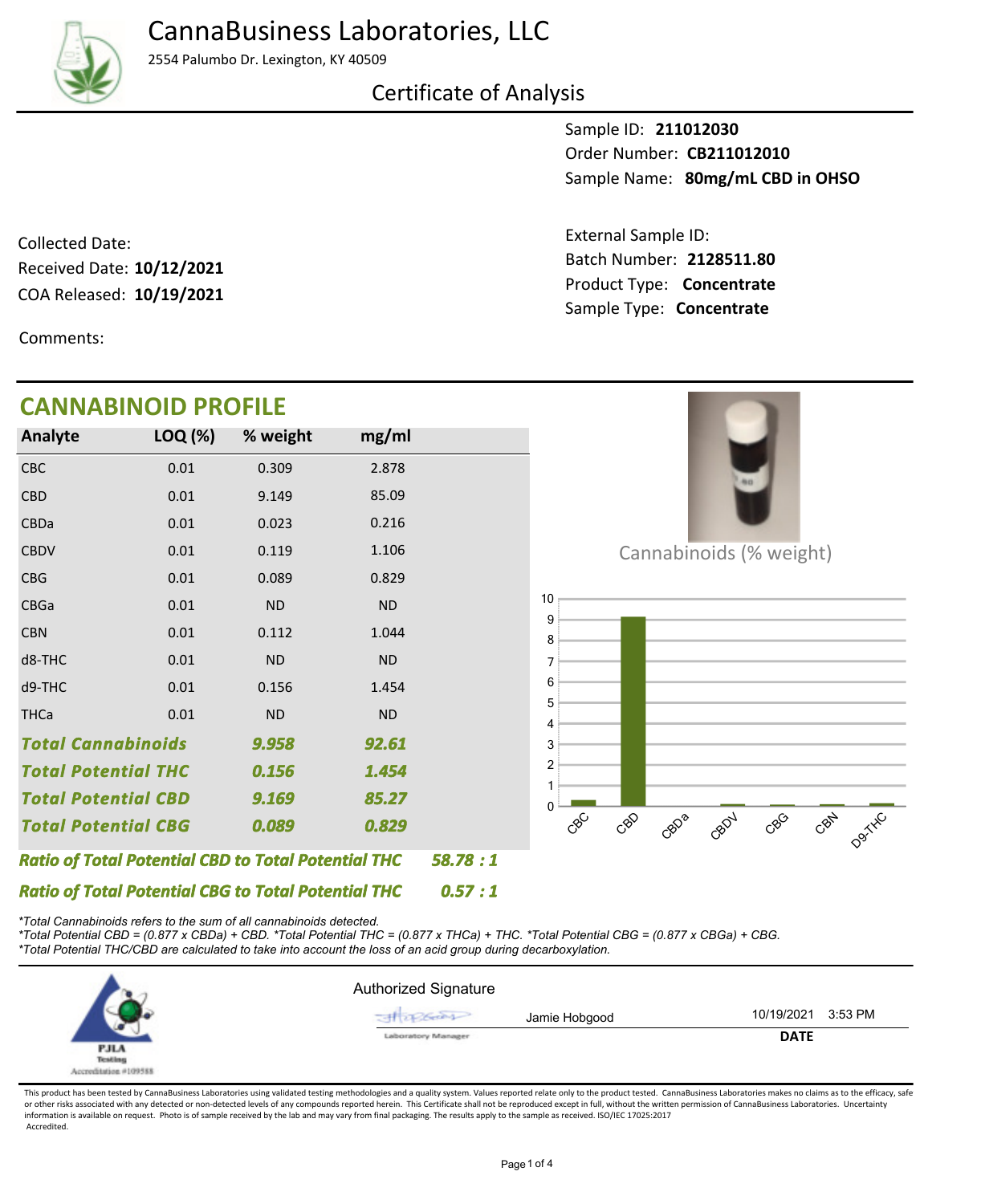



## **Sample Type:** Concentrate **Certificate of Analysis**

|                  |                              | <b>Sample Name:</b>                        | 80mg/mL CBD in OHSO |           |
|------------------|------------------------------|--------------------------------------------|---------------------|-----------|
|                  | <b>Overall Batch Results</b> | Sample ID:                                 | 211012030           |           |
| Pesticide        | Moisture Content             | <b>Product Type:</b>                       | Concentrate         |           |
| Potency          | <b>Water Activity</b>        | Sample Type:<br><b>Collected Date:</b>     | Concentrate         |           |
| Mycotoxins       | <b>Heavy Metals</b>          | <b>Received Date:</b>                      | 10/12/2021          |           |
| Microbial Screen | <b>Residual Solvents</b>     | <b>Batch Number:</b><br><b>Batch Size:</b> | 2128511.80          |           |
| Terpenoids       |                              | <b>Sample Size:</b>                        |                     |           |
|                  |                              | <b>COA</b> released:                       | 10/19/2021          | $3.53$ PM |

**Sample ID:**

Terpinolene <LOQ mg/g 0.100 <LOQ %

| Potency (mg/mL)                      |           |                     |                           |               |                           | <b>Terpenoids</b>             |         |      |                    |         |      |
|--------------------------------------|-----------|---------------------|---------------------------|---------------|---------------------------|-------------------------------|---------|------|--------------------|---------|------|
| Date Tested: 10/13/2021              |           |                     | Method: CB-SOP-028        |               |                           | Date Tested: 10/15/2021       |         |      | Method: CB-SOP-026 |         |      |
| Instrument:                          |           |                     |                           |               |                           | Instrument:                   |         |      |                    |         |      |
| 0.156%<br>9.169%                     |           |                     | 9.958 %                   |               | 92.61 mg/mL               | Analyte                       | Result  | Unit | LOQ                | Result  | Unit |
|                                      |           |                     | <b>Total Cannabinoids</b> |               |                           | alpha-Bisabolol               | $<$ LOQ | mg/g | 0.100              | $<$ LOQ | %    |
| <b>Total THC</b><br><b>Total CBD</b> |           |                     |                           |               | <b>Total Cannabinoids</b> | alpha-humulene                | $<$ LOQ | mg/g | 0.100              | $<$ LOQ | $\%$ |
| Analyte                              |           | <b>Result Units</b> | LOQ                       | <b>Result</b> | <b>Units</b>              | alpha-pinene                  | $<$ LOQ | mg/g | 0.100              | $<$ LOQ | %    |
| CBC (Cannabichromene)                | 0.309     | %                   | 0.010                     | 2.878         | mg/mL                     | alpha-terpinene               | $<$ LOQ | mg/g | 0.100              | $<$ LOQ | $\%$ |
| CBD (Cannabidiol)                    | 9.149     | %                   | 0.010                     | 85.09         | mg/mL                     | beta-caryophyllene            | 0.162   | mg/g | 0.100              | 0.0162  | $\%$ |
| CBDa (Cannabidiolic Acid)            | 0.023     | %                   | 0.010                     | 0.216         | mg/mL                     | Beta-myrcene                  | $<$ LOQ | mg/g | 0.100              | $<$ LOQ | $\%$ |
| CBDV (Cannabidivarin)                | 0.119     | %                   | 0.010                     | 1.106         | mg/mL                     | Beta-pinene                   | $<$ LOQ | mg/g | 0.100              | $<$ LOQ | $\%$ |
| CBG (Cannabigerol)                   | 0.089     | %                   | 0.010                     | 0.829         | mg/mL                     | cis-Nerolidol                 | $<$ LOQ | mg/g | 0.100              | $<$ LOQ | $\%$ |
| CBGa (Cannabigerolic Acid)           | <b>ND</b> | %                   | 0.010                     | <b>ND</b>     | mg/mL                     | Camphene                      | $<$ LOQ | mg/g | 0.100              | $<$ LOQ | $\%$ |
| CBN (Cannabinol)                     | 0.112     | %                   | 0.010                     | 1.044         | mg/mL                     | d-Limonene                    | $<$ LOQ | mg/g | 0.100              | $<$ LOQ | $\%$ |
| D8-THC (D8-Tetrahydrocannabinol)     | <b>ND</b> | %                   | 0.010                     | <b>ND</b>     | mg/mL                     | delta-3-Carene                | $<$ LOQ | mg/g | 0.100              | $<$ LOQ | $\%$ |
| D9-THC (D9-Tetrahydrocannabinol)     | 0.156     | %                   | 0.010                     | 1.454         | mg/mL                     | Eucalyptol                    | $<$ LOQ | mg/g | 0.100              | $<$ LOQ | $\%$ |
| THCa (Tetrahydrocannabinolic Acid)   | <b>ND</b> | %                   | 0.010                     | <b>ND</b>     | mg/mL                     | gamma-Terpinene               | $<$ LOQ | mg/g | 0.100              | $<$ LOQ | $\%$ |
|                                      |           |                     |                           |               |                           | Geraniol                      | $<$ LOQ | mg/g | 0.100              | $<$ LOQ | $\%$ |
| <b>Foreign Material</b>              |           | Result Note         |                           |               |                           | Guaiol                        | $<$ LOQ | mg/g | 0.100              | $<$ LOQ | $\%$ |
| Date Tested: 10/14/2021              | Absence   |                     |                           |               |                           | Isopulegol                    | $<$ LOQ | mg/g | 0.100              | $<$ LOQ | $\%$ |
|                                      |           |                     |                           |               |                           | Linalool                      | $<$ LOQ | mg/g | 0.100              | $<$ LOQ | $\%$ |
|                                      |           |                     |                           |               |                           | Ocimene (mixture of isomers)  | $<$ LOQ | mg/g | 0.100              | $<$ LOQ | $\%$ |
|                                      |           |                     |                           |               |                           | p-Isopropyltoluene (p-Cymene) | $<$ LOQ | mg/g | 0.100              | $<$ LOQ | $\%$ |
|                                      |           |                     |                           |               |                           | trans-beta-Ocimene            | $<$ LOQ | mg/g | 0.100              | $<$ LOQ | $\%$ |
|                                      |           |                     |                           |               |                           | trans-Nerolidol               | $<$ LOQ | mg/g | 0.100              | $<$ LOQ | $\%$ |

**Pesticides**

| <b>Pesticides</b>       |                     |             |        |                     |                     |     |       |        |
|-------------------------|---------------------|-------------|--------|---------------------|---------------------|-----|-------|--------|
| Date Tested: 10/15/2021 | Method: CB-SOP-025  | Instrument: |        |                     |                     |     |       |        |
| Analyte                 | <b>Result Units</b> | LOQ         | Result | Analyte             | <b>Result Units</b> |     | LOQ   | Result |
| <b>Boscalid</b>         | ND ppm              | 0.010       |        | Carbaryl            | <b>ND</b>           | ppm | 0.010 |        |
| Carbofuran              | ND ppm              | 0.010       |        | Chlorantraniliprole | $<$ LOQ             | ppm | 0.010 |        |
| Chlorpyrifos            | ND ppm              | 0.010       |        | Clofentezine        | <b>ND</b>           | ppm | 0.010 |        |
| Coumaphos               | ND ppm              | 0.010       |        | Daminozide          | ND                  | ppm | 0.010 |        |
| Diazinon                | ND ppm              | 0.010       |        | <b>Dichlorvos</b>   | ND                  | ppm | 0.010 |        |
| Dimethoate              | ND ppm              | 0.010       |        | Etofenprox          | ND                  | ppm | 0.010 |        |
| Etoxazole               | ND ppm              | 0.010       |        | Fenhexamid          | ND.                 | ppm | 0.010 |        |
| Fenoxycarb              | ND ppm              | 0.010       |        | Fenpyroximate       | <b>ND</b>           | ppm | 0.010 |        |
| Fipronil                | ND ppm              | 0.010       |        | Flonicamid          | ND                  | ppm | 0.100 |        |
| Fludioxonil             | ND ppm              | 0.010       |        | Hexythiazox         | ND.                 | ppm | 0.010 |        |
| Imazalil                | ND ppm              | 0.010       |        | Imidacloprid        | <b>ND</b>           | ppm | 0.010 |        |
| Malathion               | ND ppm              | 0.010       |        | Metalaxyl           | $<$ LOQ             | ppm | 0.010 |        |
|                         |                     |             |        |                     |                     |     |       |        |

NT = Not tested, ND = Not detected; LOQ = Limit of Quantitation; <LOQ = Detected; >ULOL = Above upper limit of linearity; CFU/g = Colony forming units per 1 gram; TNTC = Too numerous to count

CannaBusiness Laboratories

License # P-0059: (859)-514- 6999 https://www.cannabusinesslabs.us

This product has been tested by CannaBusiness Laboratories using validated testing methodologies and a quality system. Values reported relate only to the product tested. CannaBusiness Laboratories makes no claims as to the safety, or other risks associated with any detected or non-detected levels of any compounds reported herein. This Certificate shall not be reproduced except in full, without the written permission of CannaBusiness Laborato Uncertainty information is available on request. Photo is of sample received by the lab and may vary from final packaging. The results apply to the sample as received. ISO/IEC 17025:2017 Accredited.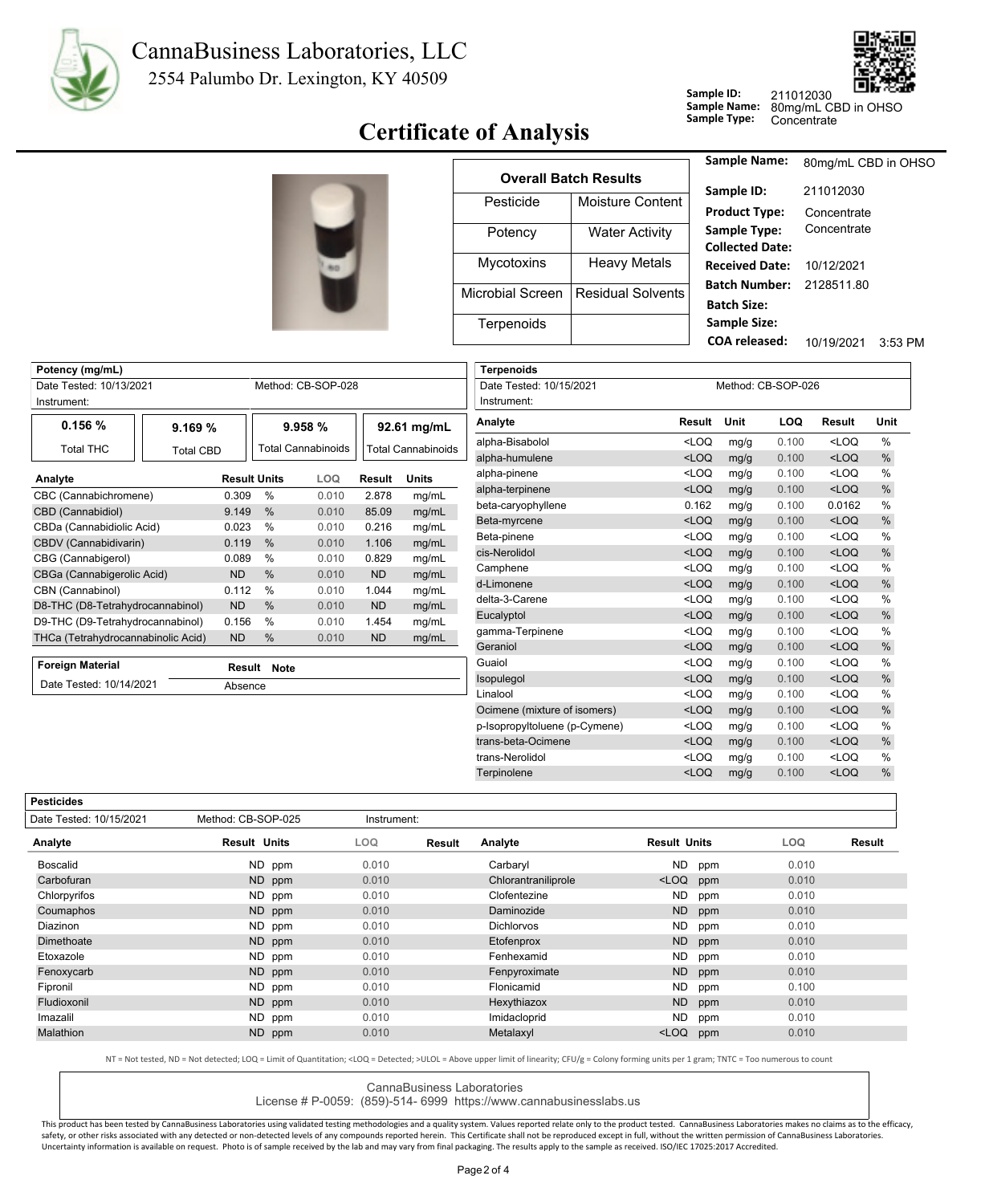



**Sample ID: Sample Name:**

80mg/mL CBD in OHSO 211012030

# **Sample Type:** Concentrate **Certificate of Analysis**

| <b>Pesticides</b>                                                          |                                                                                                                                      |             |               |                    |                                                  |            |        |
|----------------------------------------------------------------------------|--------------------------------------------------------------------------------------------------------------------------------------|-------------|---------------|--------------------|--------------------------------------------------|------------|--------|
| Date Tested: 10/15/2021                                                    | Method: CB-SOP-025                                                                                                                   | Instrument: |               |                    |                                                  |            |        |
| Analyte                                                                    | Result Units                                                                                                                         | LOQ         | Result        | Analyte            | <b>Result Units</b>                              | LOQ        | Result |
| Methiocarb                                                                 | ND ppm                                                                                                                               | 0.010       |               | Methomyl           | ND<br>ppm                                        | 0.010      |        |
| Myclobutanil                                                               | ND ppm                                                                                                                               | 0.010       |               | <b>Naled</b>       | <b>ND</b><br>ppm                                 | 0.010      |        |
| Oxamyl                                                                     | ND ppm                                                                                                                               | 0.010       |               | Paclobutrazol      | <b>ND</b><br>ppm                                 | 0.010      |        |
| Phosmet                                                                    | <b>ND</b><br>ppm                                                                                                                     | 0.010       |               | Prallethrin        | <b>ND</b><br>ppm                                 | 0.010      |        |
| Propiconazole                                                              | ND<br>ppm                                                                                                                            | 0.010       |               | Propoxur           | <b>ND</b><br>ppm                                 | 0.010      |        |
| Pyrethrin I                                                                | ND ppm                                                                                                                               | 0.010       |               | Pyrethrin II       | <b>ND</b><br>ppm                                 | 0.010      |        |
| Pyridaben                                                                  | <b>ND</b><br>ppm                                                                                                                     | 0.010       |               | Spinetoram         | <b>ND</b><br>ppm                                 | 0.010      |        |
| Spiromesifen                                                               | ND ppm                                                                                                                               | 0.010       |               | Spirotetramat      | <b>ND</b><br>ppm                                 | 0.010      |        |
| Tebuconazole                                                               | ND ppm                                                                                                                               | 0.010       |               | Thiacloprid        | <b>ND</b><br>ppm                                 | 0.010      |        |
| Thiamethoxam                                                               | ND<br>ppm                                                                                                                            | 0.010       |               | Trifloxystrobin    | <b>ND</b><br>ppm                                 | 0.010      |        |
| Ethoprophos                                                                | ND ppm                                                                                                                               | 0.010       |               | Kresoxym-methyl    | <b>ND</b><br>ppm                                 | 0.010      |        |
| Permethrins                                                                | ND<br>ppm                                                                                                                            | 0.010       |               | Piperonyl Butoxide | $<$ LOQ<br>ppm                                   | 0.010      |        |
| Spinosyn A                                                                 | ND<br>ppm                                                                                                                            | 0.010       |               | Spiroxamine-1      | ND<br>ppm                                        | 0.010      |        |
| AbamectinB1a                                                               | ND ppm                                                                                                                               | 0.010       |               | Spinosyn D         | <b>ND</b><br>ppm                                 | 0.010      |        |
| Acephate                                                                   | ND.<br>ppm                                                                                                                           | 0.010       |               | Acetamiprid        | <b>ND</b><br>ppm                                 | 0.010      |        |
| Aldicarb                                                                   | ND.<br>ppm                                                                                                                           | 0.010       |               | Azoxystrobin       | $<$ LOQ<br>ppm                                   | 0.010      |        |
| <b>Bifenazate</b>                                                          | ND ppm                                                                                                                               | 0.010       |               | Bifenthrin         | ND<br>ppm                                        | 0.100      |        |
| <b>Mycotoxins</b>                                                          |                                                                                                                                      |             |               |                    |                                                  |            |        |
| Date Tested: 10/15/2021                                                    | Method: CB-SOP-025                                                                                                                   | Instrument: |               |                    |                                                  |            |        |
| Analyte                                                                    | <b>Result Units</b>                                                                                                                  | LOQ         | <b>Result</b> | Analyte            | <b>Result Units</b>                              | LOQ        | Result |
| Ochratoxin A                                                               | ND ppm                                                                                                                               | 0.010       |               | Aflatoxin B1       | <b>ND</b><br>ppm                                 | 0.010      |        |
| Aflatoxin G2                                                               | ND ppm                                                                                                                               | 0.010       |               | Aflatoxin B2       | ND<br>ppm                                        | 0.010      |        |
| Aflatoxin G1                                                               | ND ppm                                                                                                                               | 0.010       |               |                    |                                                  |            |        |
| <b>Metals</b>                                                              |                                                                                                                                      |             |               |                    |                                                  |            |        |
| Date Tested: 10/15/2021                                                    | Method: CB-SOP-027                                                                                                                   | Instrument: |               |                    |                                                  |            |        |
| Analyte                                                                    | Result Units                                                                                                                         | LOQ.        | Result        | Analyte            | <b>Result Units</b>                              | <b>LOQ</b> | Result |
| Arsenic                                                                    | <loq ppm<="" td=""><td>0.200</td><td></td><td>Cadmium</td><td><loq<br>ppm</loq<br></td><td>0.200</td><td></td></loq>                 | 0.200       |               | Cadmium            | <loq<br>ppm</loq<br>                             | 0.200      |        |
| Lead                                                                       | <loq ppm<="" td=""><td>0.200</td><td></td><td>Mercury</td><td><loq ppm<="" td=""><td>0.200</td><td></td></loq></td></loq>            | 0.200       |               | Mercury            | <loq ppm<="" td=""><td>0.200</td><td></td></loq> | 0.200      |        |
| <b>Microbial</b>                                                           |                                                                                                                                      |             |               |                    |                                                  |            |        |
| Date Tested: 10/19/2021                                                    | Method:                                                                                                                              | Instrument: |               |                    |                                                  |            |        |
| Analyte                                                                    | <b>Result Units</b>                                                                                                                  | <b>LOQ</b>  | <b>Result</b> | Analyte            | <b>Result Units</b>                              | LOQ        | Result |
| STEC (E. coli)                                                             | Negative                                                                                                                             |             |               | Salmonella         | Negative                                         |            |        |
|                                                                            |                                                                                                                                      |             |               |                    |                                                  |            |        |
|                                                                            | Negative                                                                                                                             |             |               | Yeast/Mold (qPCR)  | 0 CFUs                                           |            |        |
| L. monocytogenes                                                           |                                                                                                                                      |             |               |                    |                                                  |            |        |
|                                                                            | Method: CB-SOP-032                                                                                                                   | Instrument: |               |                    |                                                  |            |        |
|                                                                            | <b>Result Units</b>                                                                                                                  | LOQ         | Result        | Analyte            | <b>Result Units</b>                              | LOQ        |        |
| 1-4 Dioxane                                                                | <loq ppm<="" td=""><td>29</td><td></td><td>2-Butanol</td><td><loq ppm<="" td=""><td>175</td><td></td></loq></td></loq>               | 29          |               | 2-Butanol          | <loq ppm<="" td=""><td>175</td><td></td></loq>   | 175        |        |
|                                                                            | <loq ppm<="" td=""><td>24</td><td></td><td>2-Methylpentane</td><td><math>&lt;</math>LOQ<br/>ppm</td><td>87</td><td>Result</td></loq> | 24          |               | 2-Methylpentane    | $<$ LOQ<br>ppm                                   | 87         | Result |
|                                                                            | <loq ppm<="" td=""><td>87</td><td></td><td>2-Propanol</td><td><loq ppm<="" td=""><td>350</td><td></td></loq></td></loq>              | 87          |               | 2-Propanol         | <loq ppm<="" td=""><td>350</td><td></td></loq>   | 350        |        |
|                                                                            | <loq ppm<="" td=""><td>146</td><td></td><td>Ether</td><td><loq ppm<="" td=""><td>350</td><td></td></loq></td></loq>                  | 146         |               | Ether              | <loq ppm<="" td=""><td>350</td><td></td></loq>   | 350        |        |
| 3-Methylpentane<br>Cyclohexane<br>Ethylbenzene                             | <loq ppm<="" td=""><td>81</td><td></td><td>Acetone</td><td><math>&lt;</math>LOQ<br/>ppm</td><td>350</td><td></td></loq>              | 81          |               | Acetone            | $<$ LOQ<br>ppm                                   | 350        |        |
| <b>Isopropyl Acetate</b>                                                   | <loq ppm<="" td=""><td>175</td><td></td><td>Methylbutane</td><td><loq ppm<="" td=""><td>350</td><td></td></loq></td></loq>           | 175         |               | Methylbutane       | <loq ppm<="" td=""><td>350</td><td></td></loq>   | 350        |        |
| 2-Ethoxyethanol<br>n-Heptane                                               | <loq ppm<="" td=""><td>350</td><td></td><td>n-Hexane</td><td><loq<br>ppm</loq<br></td><td>87</td><td></td></loq>                     | 350         |               | n-Hexane           | <loq<br>ppm</loq<br>                             | 87         |        |
| <b>Residual Solvent</b><br>Date Tested: 10/15/2021<br>Analyte<br>n-Pentane | <loq ppm<="" td=""><td>350</td><td></td><td>Tetrahydrofuran</td><td><math>&lt;</math>LOQ<br/>ppm</td><td>54</td><td></td></loq>      | 350         |               | Tetrahydrofuran    | $<$ LOQ<br>ppm                                   | 54         |        |

CannaBusiness Laboratories

License # P-0059: (859)-514- 6999 https://www.cannabusinesslabs.us

This product has been tested by CannaBusiness Laboratories using validated testing methodologies and a quality system. Values reported relate only to the product tested. CannaBusiness Laboratories makes no claims as to the safety, or other risks associated with any detected or non-detected levels of any compounds reported herein. This Certificate shall not be reproduced except in full, without the written permission of CannaBusiness Laborato Uncertainty information is available on request. Photo is of sample received by the lab and may vary from final packaging. The results apply to the sample as received. ISO/IEC 17025:2017 Accredited.